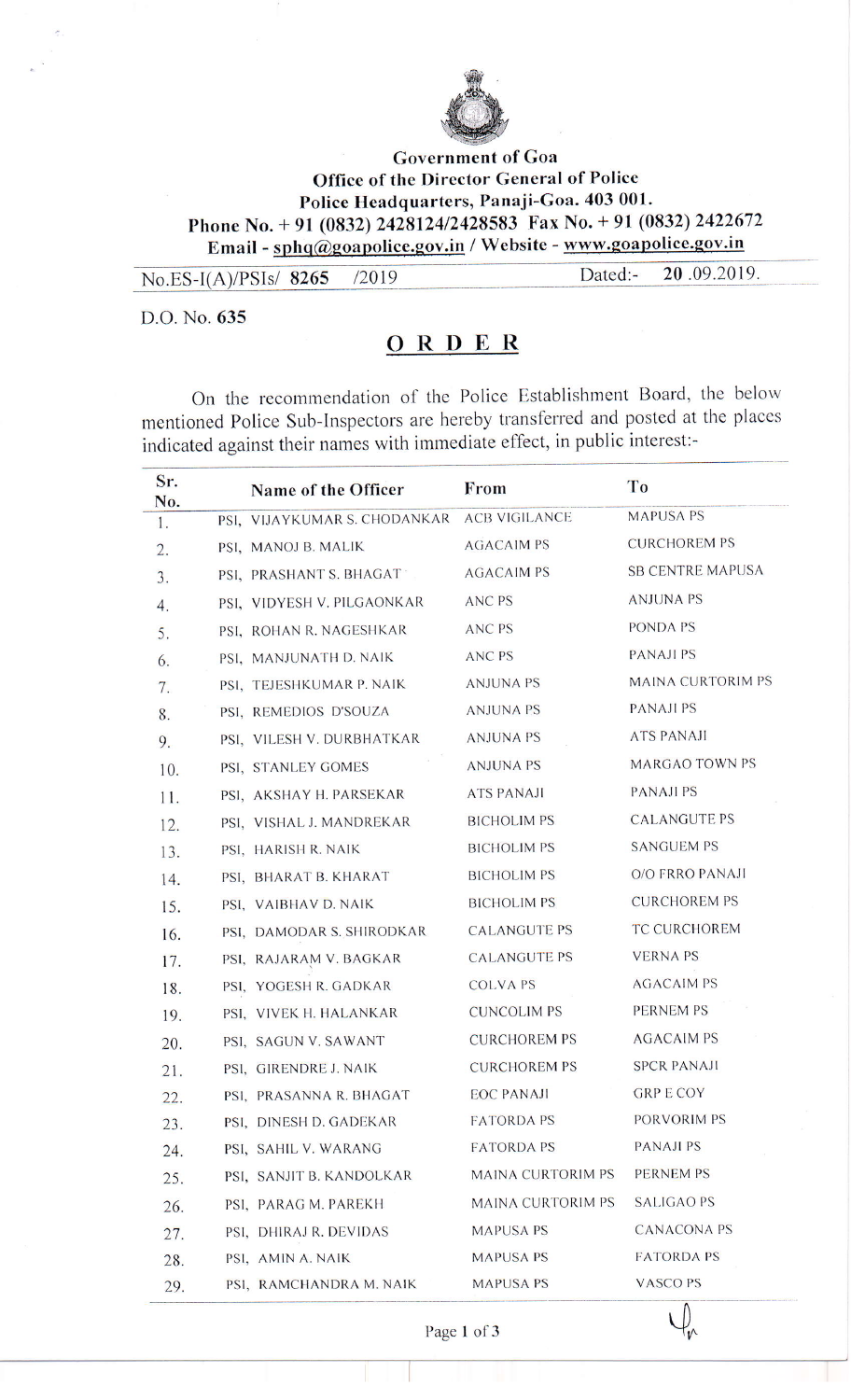| Sr.        | Name of the Officer          | From                     | To                                       |
|------------|------------------------------|--------------------------|------------------------------------------|
| No.<br>30. | PSI, FRANCISCO V. XAVIER     | <b>MAPUSA PS</b>         | <b>EOC PANAJI</b>                        |
| 31.        | PSI, JHILU @ ASHISH B. POROB | MARGAO TOWN PS           | <b>MAPUSA PS</b>                         |
| 32.        | PSI, HARISH L. GAWAS         | MARGAO TOWN PS           | <b>SB CENTRE BICHOLIM</b>                |
| 33.        | PSI, SUJAY S. KORGAONKAR     | MARGAO TOWN PS           | <b>ANJUNA PS</b>                         |
| 34.        | PSI, VIRAJ V. NAIK           | <b>O/O FRRO PANAJI</b>   | <b>CALANGUTE PS</b>                      |
| 35.        | PSI, AMIR Y. TARAL           | <b>PANAJI PS</b>         | <b>ANJUNA PS</b>                         |
| 36.        | PSI, ADITYA R. VELIP         | <b>PANAJI PS</b>         | PONDA PS                                 |
| 37.        | PSI, ARUN A. GAUNS DESSAI    | <b>PANAJI PS</b>         | <b>ANC PS</b>                            |
| 38.        | PSI, RAHUL S. NAIK           | <b>PANAJI PS</b>         | <b>COLVAPS</b>                           |
| 39.        | PSI, ALVITO F. RODRIGUES     | PERNEM PS                | <b>HARBOUR COASTAL</b>                   |
| 40.        | PSI, ADITYA S. NAIK GAONKAR  | <b>PERNEM PS</b>         | <b>SECUIRTY PS</b><br><b>CUNCOLIM PS</b> |
| 41.        | PSI, PARESH P. SINARI        | PONDA PS                 | PORVORIM PS                              |
| 42.        | PSI, MAHESH S. VELIP         | PONDA PS                 | <b>MAINA CURTORIM PS</b>                 |
| 43.        | PSI, ROHAN B. MADGAONKAR     | PONDA PS                 | ANC PS                                   |
| 44.        | PSI, VIJU Y. DESAI           | PORVORIM PS              | <b>TC QUEPEM</b>                         |
| 45.        | PSI, PRASHAL P. NAIK DESSAI  | PORVORIM PS              | <b>FATORDA PS</b>                        |
| 46.        | PSI, SURAJ N. KANKONKAR      | <b>SALIGAO PS</b>        | PONDA PS                                 |
| 47.        | PSI, PRASAD J. PALNI         | <b>SANGUEM PS</b>        | <b>BICHOLIM PS</b>                       |
| 48.        | PSI, VAMAN J. NAIK           | <b>SB CENTER MAPUSA</b>  | <b>TC ANJUNA</b>                         |
| 49.        | PSI, SAMEER M. HALDANKAR     | <b>SB CENTER VASCO</b>   | <b>ACB VIGILANCE</b>                     |
| 50.        | PSI, MAHESH G. KERKAR        | <b>SB PANAJI</b>         | <b>ANJUNA PS</b>                         |
| 51.        | PSI, DEEPESH D. SHETKAR      | <b>SPCR PANAJI</b>       | <b>BICHOLIM PS</b>                       |
| 52.        | PSI, HARISH V. RAUT DESSAI   | TC ANJUNA                | <b>TC CANACONA</b>                       |
| 53.        | PSI, GAUTAM A. SALUNKE       | TC CANACONA              | <b>MARGAO TOWN PS</b>                    |
| 54.        | PSI, ANAND U. DESSAI         | TC CANACONA              | TC MARGAO                                |
| 55.        | PSI, KIRAN V. MAMLEDAR       | TC CURCHOREM             | <b>BICHOLIM PS</b>                       |
| 56.        | PSI, DEU D. MANGAONKAR       | TC MARGAO                | <b>TC COLVA</b>                          |
| 57.        | PSI, ASHOK F. BAWKAR         | TC PERNEM                | <b>MARGAO TOWN PS</b>                    |
| 58.        | PSI, ANIL D. POLEKAR         | VASCO PS                 | <b>MAPUSA PS</b>                         |
| 59.        | PSI, PRAJIT P. MANDREKAR     | <b>VERNAPS</b>           | <b>BICHOLIM PS</b>                       |
| 60.        | LPSI, DEVAYANI C. NAIK       | PHQ PANAJI               | <b>SB CENTRE PONDA</b>                   |
| 61.        | LPSI, VERONICA M. COUTINHO   | OLD GOA PS               | <b>BETUL COASTAL</b>                     |
| 62.        | PSI(F), PRANITA J. MANDREKAR | ANJUNA PS                | <b>SECURITY PS</b><br>PORVORIM PS        |
| 63.        | PSI(F), HARSHAL H. NAIK      | <b>BICHOLIM PS</b>       | PANAJI PS                                |
| 64.        | PSI(F), DEEPA M. DEYKAR      | <b>CALANGUTE PS</b>      | <b>COLVA PS</b>                          |
| 65.        | PSI(F), PRAGATI R. MALIK     | <b>CALANGUTE PS</b>      | <b>OLD GOA PS</b>                        |
| 66.        | PSI(F), SONAM D. VERENKAR    | <b>COLLEM PS</b>         | <b>CALANGUTE PS</b>                      |
| 67.        | PSI(F), SAPNA D. GAWAS       | <b>COLVA PS</b>          | <b>CALANGUTE PS</b>                      |
| 68.        | PSI(F), SNEHA S. SAWAL       | <b>CUNCOLIM PS</b>       | <b>MAPUSA PS</b>                         |
| 69.        | PSI(F), PRADNYA P. JOSHI     | <b>CURCHOREM PS</b>      | <b>SANGUEM PS</b>                        |
| 70.        | PSI(F), VIBHAVARI V. GAONKAR | <b>FATORDA PS</b>        | <b>COLLEM PS</b>                         |
| 71.        | PSI(F), KARISHMA K. PRABHU   | <b>MAINA CURTORIM PS</b> | <b>CURCHOREM PS</b>                      |
| 72.        | PSI(F), VIBHA P. VOLVOIKAR   | MAPUSA PS                | <b>MARGAO TOWN PS</b>                    |

Page 2 of 3

 $U_{\lambda}$ 

 $\frac{3}{2}$